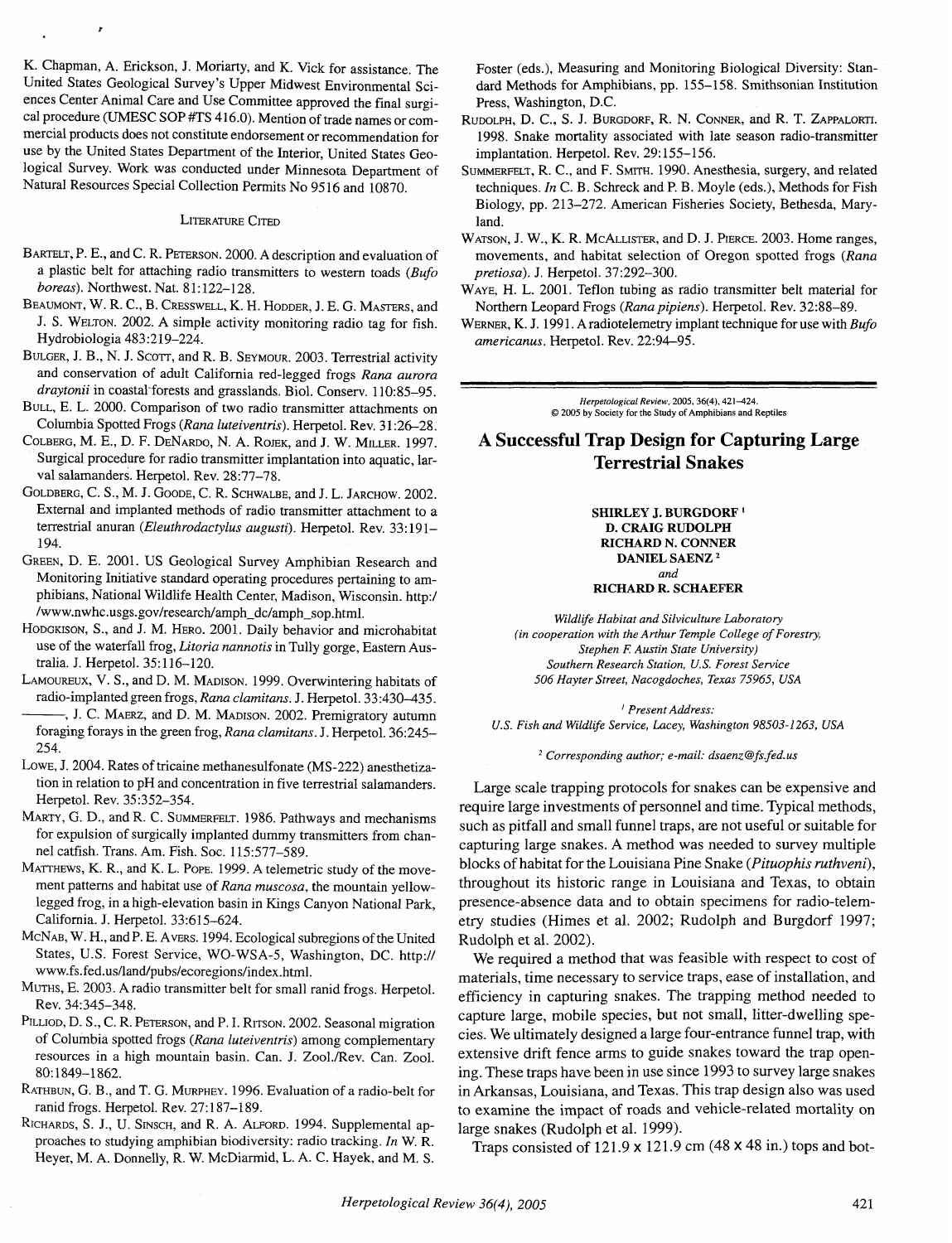

FIG. 1. Schematics of a successful trap design to capture large, mobile species of terrestrial snakes in eastern Texas a) top view of the trap b) top view of trap without top panel in place to show position of funnels c) an individual funnel and d) front view of trap. Trap dimensions and components are shown in English units of measurement to facilitate purchase from local building supply stores.

toms constructed of 1.3 cm (1/2 inch) treated plywood supported by wooden uprights 45.7 cm (18 inches) in height (Fig. 1). The sides were screened with hardware cloth (0.64 cm [1/4 inch] mesh). One or two hinged doors in the top of the trap allowed access for retrieval of snakes. Four funnel entrances of 64 cm (1/4 inch) mesh hardware cloth wired to the box at midpoint of each side allowed entrance of snakes (Fig. 1). Minimum diameter of the inner portion of the funnel was approximately 5.1 cm (2 inches).

Traps were installed by placing them on a soil surface that had been previously cleared and leveled. Excess soil was used to fill any gaps that would allow snakes access beneath the traps. Drift

fences were constructed of 6.4 mm (1/4 inch) mesh hardware cloth approximately 15 m (50 feet) in length and 61 cm (2 feet) in height (Fig. 2). Longer drift fences could be used if desired. Drift fences were installed perpendicular to each side of the trap beginning at the midpoint of the funnel entrance. Fences were buried approximately 10 cm in depth and braced with wooden stakes or short pieces of iron reinforcement bar as required. Small pieces of hardware cloth were cut to fit, inserted part way into the funnel opening and wired to the drift fence to keep snakes from going around the terminus before entering the funnel (Fig. 2). Mesh size, height, and length of drift fences could easily be varied to capture snake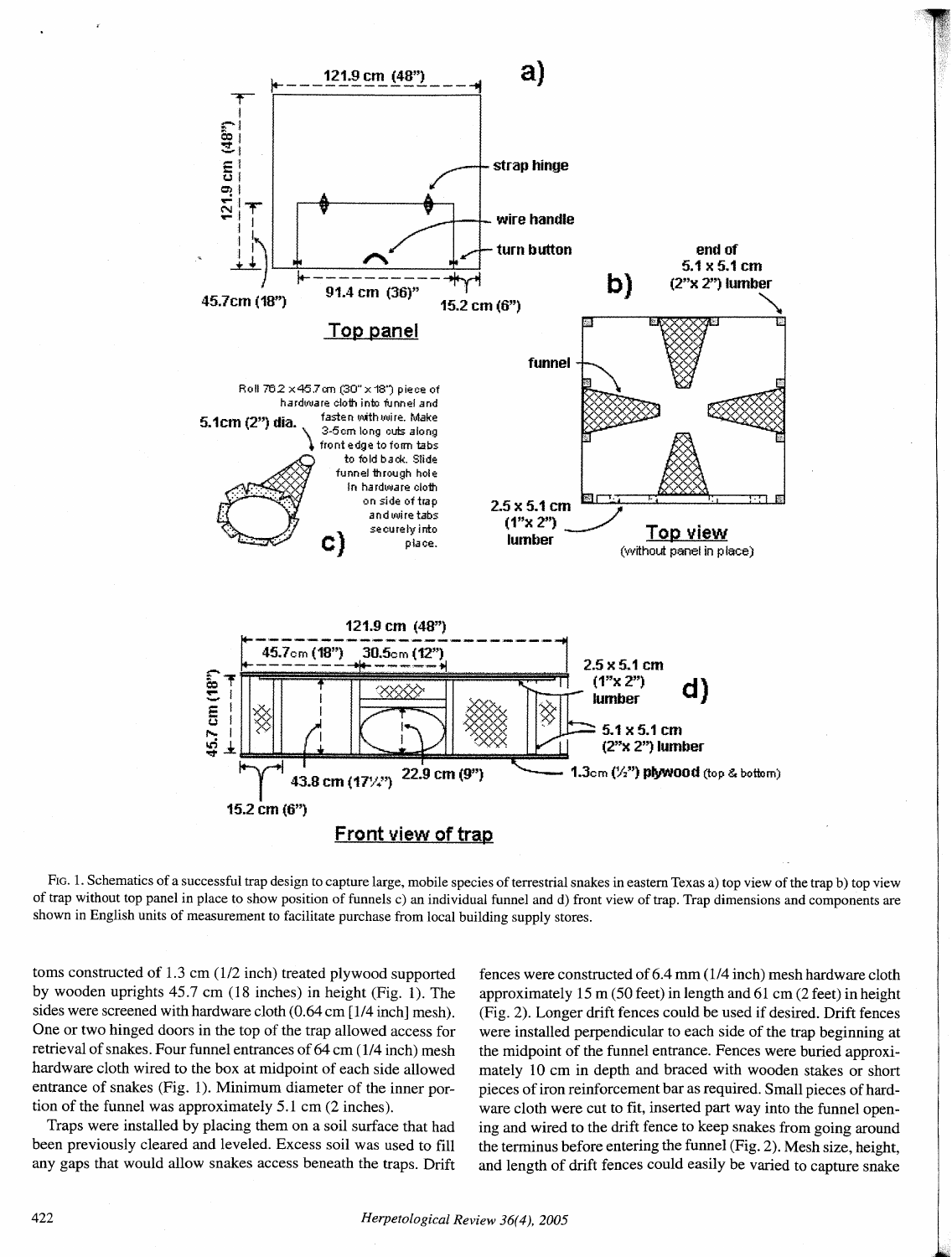

# **Cut-away view of drift fence attachment and placement**

FIG. 2. More schematics of the trap design a) full view of the trap and drift fences and b) a cut-away view of drift fence attachment and placement.

sed. Funnel traps may be placed,at distal ends of each rift fence to increase capture rates. In addition, each trap TABLE 1. Snake trap materials. as supplied with a  $3.8$  liter (1 gal.) chick watering source. Then possible, traps were installed in situations that proided some shade to further reduce stress on captured indiiduals. Snake traps were constructed using treated wood, laking them very durable. We have had traps in the field mtinuously in use for up to 6 years, in both wet and dry irest situations. These traps are in good condition and are ill serviceable. See Table 1 for list of materials.

Trap success varied depending on site characteristics. owever, in the upland pine habitat where most of our efrt has been directed, we captured an average of 7.5 snakes urge species only) per trap per season during the early arch to late October trapping period (240 trap days). lake capture data for an array of 15 traps located in acogdoches Co., Texas, from 1999-2002, approximately 1,920 trap days, indicate the diversity of species captured

pecies of varying body sizes. Other commonly used drift fence (Table 2). These data documented a significant range extension laterials such as sediment cloth or metal flashing could also be for the Glossy Snake, Arizona *elegans* (Collins et al. 2001), and

| Materials                                                                          | Ouantity |
|------------------------------------------------------------------------------------|----------|
| 1.3 cm (1/2 in.) thick sheet, treated plywood                                      |          |
| $5.1 \times 5.1$ cm $(2 \times 2$ in.) treated lumber, 2.4 m $(8 \text{ ft})$ long |          |
| $2.5 \times 5.1$ cm (1 x 2 in.) treated lumber, 1.2 m (4 ft) long                  |          |
| $0.64 \times 0.64$ cm (1/4 x 1/4 in.) mesh, hardware cloth 61 cm (24 in.) wide     |          |
| 30 m (100 ft) roll for drift fences                                                | 2        |
| $8.5$ m (28 ft) piece for trap & funnels                                           |          |
| $7.6 \text{ cm}$ (3 in.) strap hinge                                               | 2        |
| turn button                                                                        | 2        |
| 20-gauge galvanized wire 15 m (50 ft)                                              |          |
| nails (or screws), box of 100                                                      |          |
| heavy duty staple gun and box of staples                                           |          |
|                                                                                    |          |